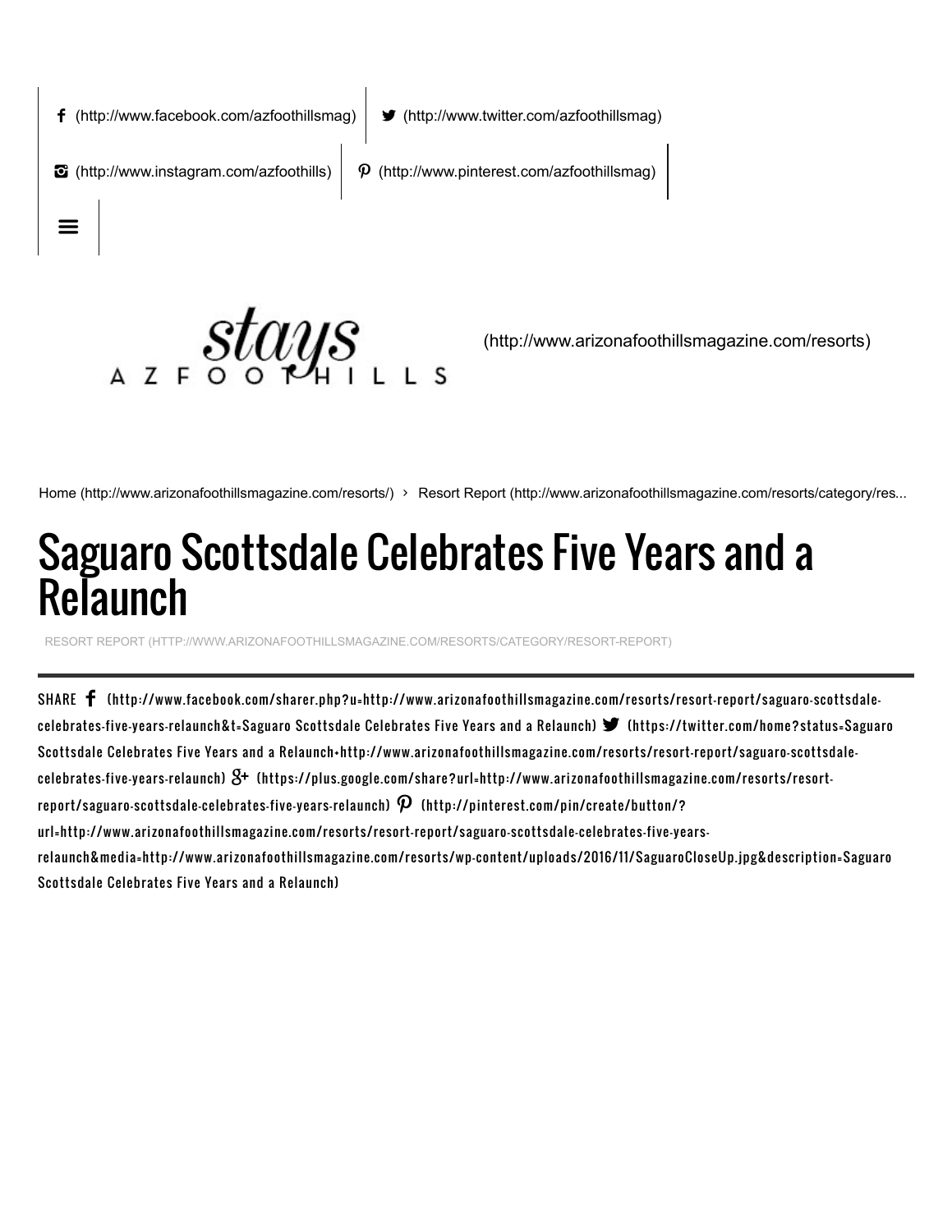

Over the weekend, Old Town's [Saguaro Scottsdale \(http://thesaguaro.com/scottsdale\)](http://thesaguaro.com/scottsdale) celebrated its five-year anniversary and unveiled an extensive renovation. The hotel is now home to 12,000 square feet of indoor and outdoor event space, including the Agave Ballroom and Patio, an event complex with a wraparound patio with fireplaces, fire pits and several outdoor dining and entertaining spaces. (In fact, Saguaro Scottsdale hosted five wedding, just this past weekend.)

The renovation also encompassed extensively renovated guest rooms, adhering to the needs of both business and vacation travelers. The rooms now include sound-proof wood doors, RFID (radio frequency identification) and Blue Tooth technology that allows guests to check-in and access their rooms via smartphone, ergonomic desks, 42-inch flat screen TV's, Keurig coffee makers, mini-refrigerators, natural wood vanities and Lather bath products. The new art program also means stellar works in each room, including those by photographer Colleen Durkin. Light colors, clean lines and nods to Arizona fill the bright and airy rooms (we're sure you'll spy Saguaro Scottsdale rooms in your Instagram feed thanks to the good looks and lovely light).

Before starting your day at Saguaro Scottsdale, be sure to fuel of at Saguaro Restaurant, which is also open for lunch and dinner. The avocado toast is divine. The buttery toasted French bread is topped with avocado, chili flakes, olive oil, lemon and an egg, and is the perfect balance of crispy and creamy, spicy and savory. It is the perfect not-too-filling eat before a day lounging by the pool.